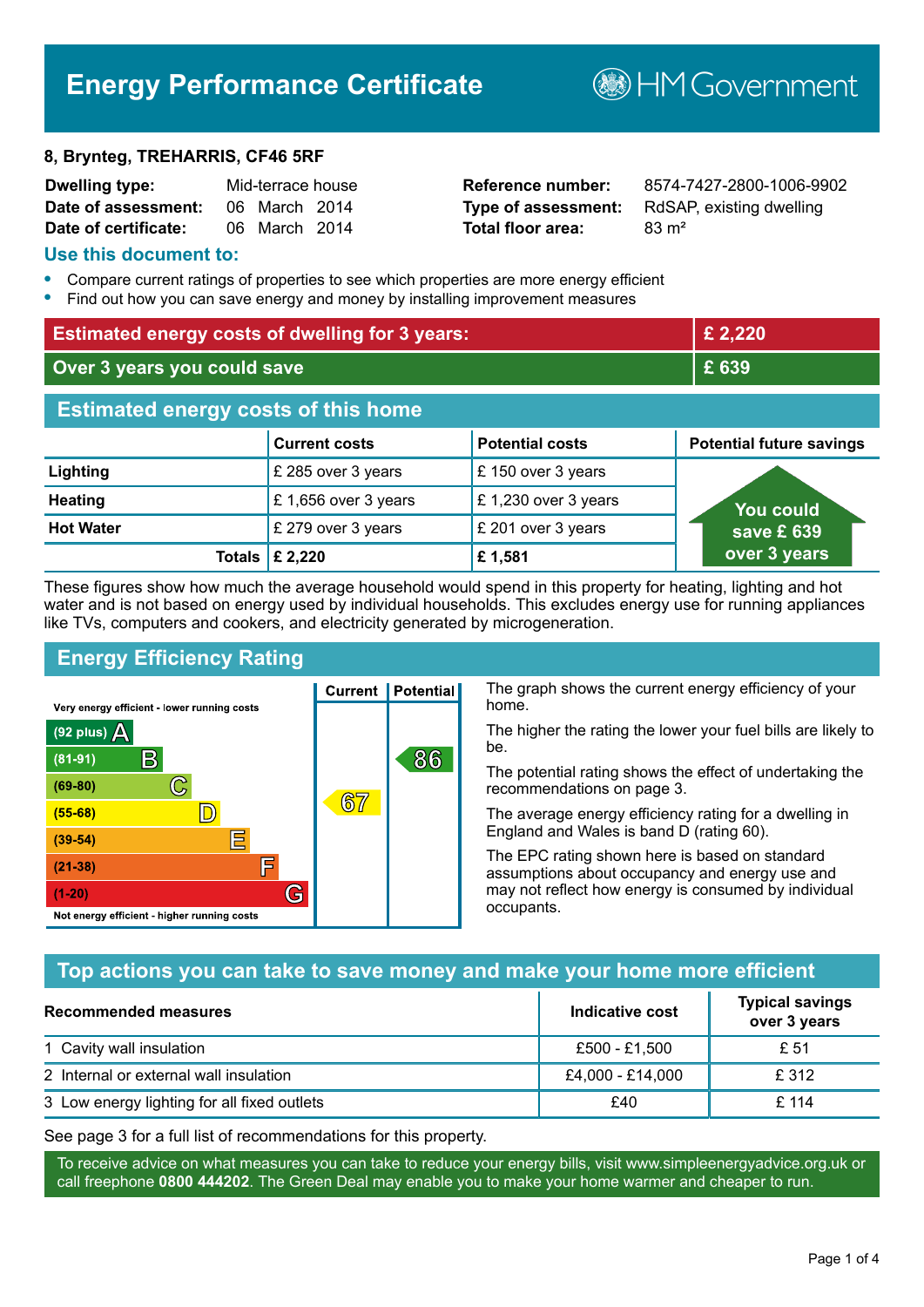| <b>Element</b>        | <b>Description</b>                                      | <b>Energy Efficiency</b> |
|-----------------------|---------------------------------------------------------|--------------------------|
| Walls                 | Granite or whinstone, as built, no insulation (assumed) | *****                    |
|                       | Cavity wall, as built, no insulation (assumed)          | ★★☆☆☆                    |
| Roof                  | Pitched, 250 mm loft insulation                         | ★★★★☆                    |
|                       | Pitched, 200 mm loft insulation                         | ★★★★☆                    |
| Floor                 | Solid, insulated                                        |                          |
|                       | Solid, no insulation (assumed)                          |                          |
| Windows               | Fully double glazed                                     | ★★★☆☆                    |
| Main heating          | Boiler and radiators, mains gas                         | ★★★★☆                    |
| Main heating controls | Programmer, TRVs and bypass                             | ★★★☆☆                    |
| Secondary heating     | Room heaters, mains gas                                 |                          |
| Hot water             | From main system                                        | ★★★★☆                    |
| Lighting              | Low energy lighting in 11% of fixed outlets             | ★★☆☆☆                    |

#### **Summary of this home's energy performance related features**

Current primary energy use per square metre of floor area: 191 kWh/m² per year

The assessment does not take into consideration the physical condition of any element. 'Assumed' means that the insulation could not be inspected and an assumption has been made in the methodology based on age and type of construction.

See addendum on the last page relating to items in the table above.

#### **Low and zero carbon energy sources**

Low and zero carbon energy sources are sources of energy that release either very little or no carbon dioxide into the atmosphere when they are used. Installing these sources may help reduce energy bills as well as cutting carbon. There are none provided for this home.

#### **Your home's heat demand**

For most homes, the vast majority of energy costs derive from heating the home. Where applicable, this table shows the energy that could be saved in this property by insulating the loft and walls, based on typical energy use (shown within brackets as it is a reduction in energy use).

| <b>Heat demand</b>           | <b>Existing dwelling</b> | Impact of loft<br>insulation | Impact of cavity<br>wall insulation | Impact of solid<br>wall insulation |
|------------------------------|--------------------------|------------------------------|-------------------------------------|------------------------------------|
| Space heating (kWh per year) | 8.683                    | N/A                          | (568)                               | (2,626)                            |
| Water heating (kWh per year) | 2,161                    |                              |                                     |                                    |

You could receive Renewable Heat Incentive (RHI) payments and help reduce carbon emissions by replacing your existing heating system with one that generates renewable heat, subject to meeting minimum energy efficiency requirements. The estimated energy required for space and water heating will form the basis of the payments. For more information, search for the domestic RHI on the www.gov.uk website.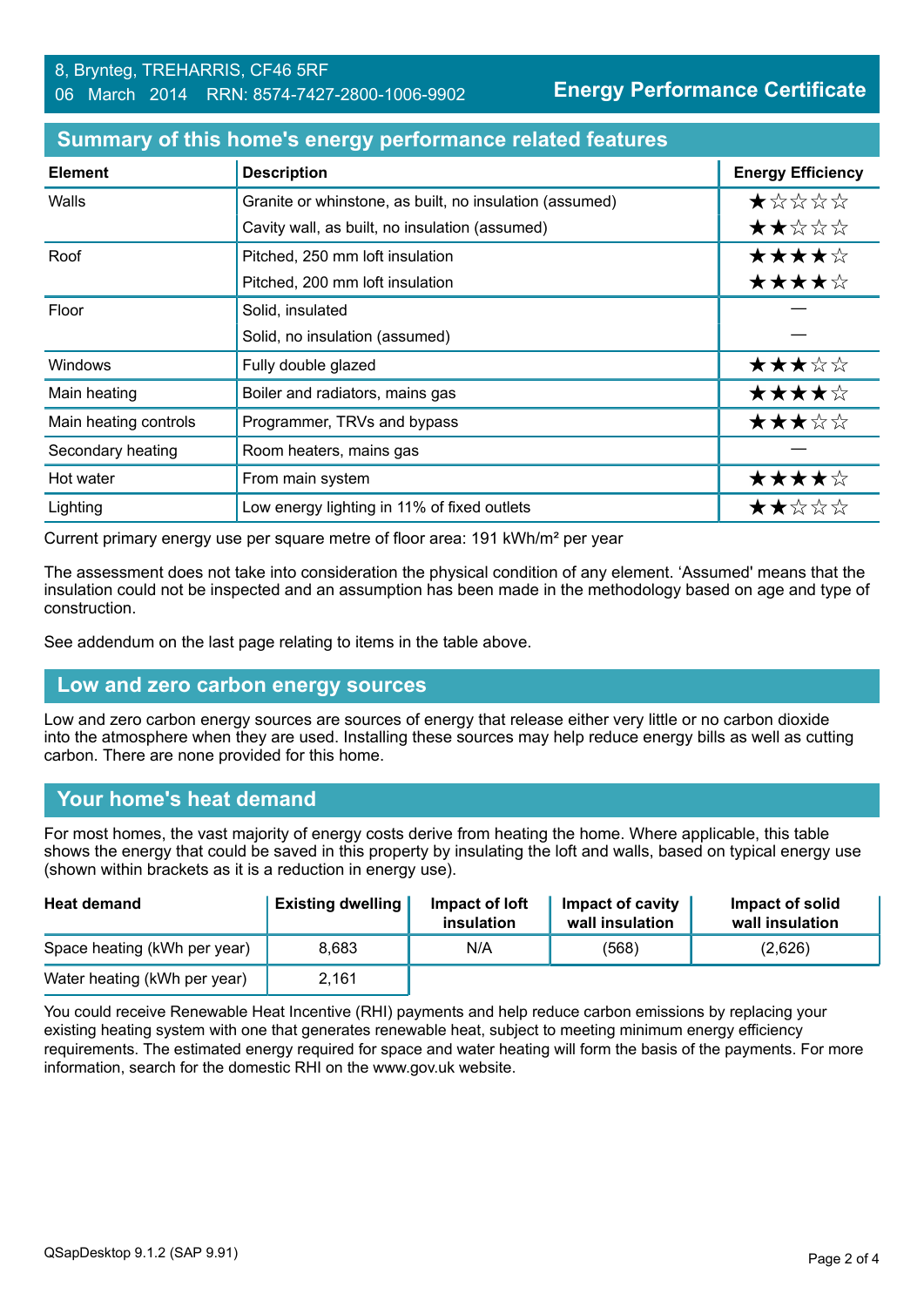#### 8, Brynteg, TREHARRIS, CF46 5RF 06 March 2014 RRN: 8574-7427-2800-1006-9902

#### **Recommendations**

The measures below will improve the energy performance of your dwelling. The performance ratings after improvements listed below are cumulative; that is, they assume the improvements have been installed in the order that they appear in the table. To receive advice on what measures you can take to reduce your energy bills, visit www.simpleenergyadvice.org.uk or call freephone 0800 444202. Before installing measures, you should make sure you have secured the appropriate permissions, where necessary. Such permissions might include permission from your landlord (if you are a tenant) or approval under Building Regulations for certain types of work.

| <b>Recommended measures</b>               | <b>Indicative cost</b> | <b>Typical savings</b><br>per year | <b>Rating after</b><br>improvement |
|-------------------------------------------|------------------------|------------------------------------|------------------------------------|
| Cavity wall insulation                    | £500 - £1,500          | £ 17                               | <b>D68</b>                         |
| Internal or external wall insulation      | £4,000 - £14,000       | £ 104                              | C74                                |
| Low energy lighting for all fixed outlets | £40                    | £ 38                               | C75                                |
| Solar water heating                       | £4,000 - £6,000        | £27                                | C76                                |
| Solar photovoltaic panels, 2.5 kWp        | £9,000 - £14,000       | £ 258                              | <b>B86</b>                         |

### **Financial Support and the Green Deal**

Green Deal Finance allows you to pay for some of the cost of your improvements in instalments under a Green Deal Plan (note that this is a credit agreement, but with instalments being added to the electricity bill for the property). The availability of a Green Deal Plan will depend upon your financial circumstances. There is a limit to how much Green Deal Finance can be used, which is determined by how much energy the improvements are estimated to **save** for a 'typical household'.

You may also be able to obtain support towards repairs or replacements of heating systems and/or basic insulation measures under the ECO scheme, provided that you are in receipt of qualifying benefits or tax credits. To learn more about this scheme and the rules about eligibility, visit www.simpleenergyadvice.org.uk or call freephone **0800 444202** for England and Wales.